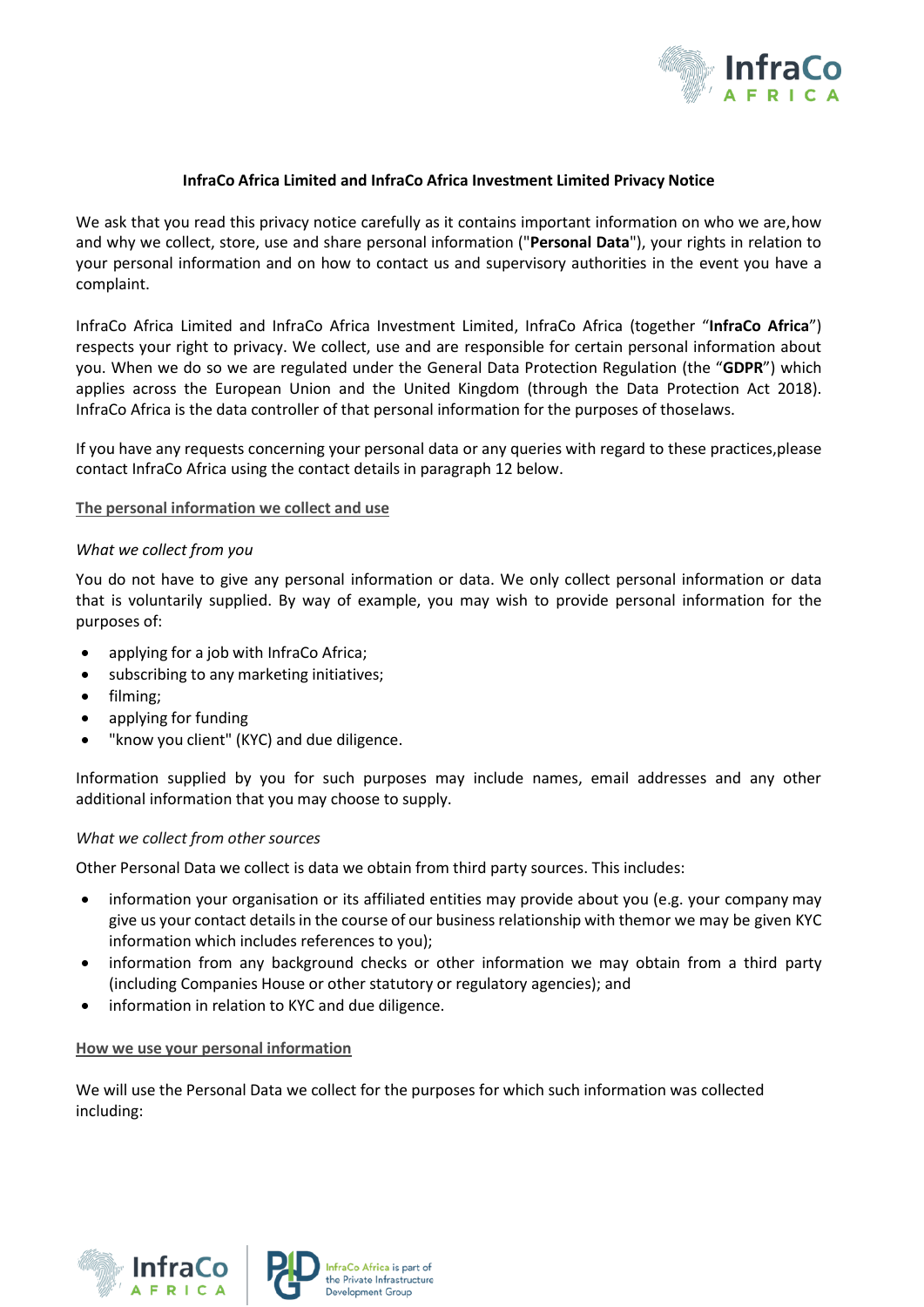

- marketing;
- to reply to you in relation to a request for contact/funding;
- to assist us in making an investment decision on your project;
- for KYC and due diligence purposes;
- ongoing monitoring of our projects;
- for recruitment purposes;
- to fulfil a legal obligation; or
- to compile anonymous statistical analysis.

# **Who we share your personal information with**

We may share the Personal Data we collect with:

- our affiliated and associated companies (such as InfraCo Africa (East Africa) Limited and IAWA S.A.R.L.A.U. which are based outside of the UK) for the purposes of the provision of services by InfraCo Africa to you;
- other companies in the Private Infrastructure Development Group (PIDG) and our Owners for the purposes of internal reporting and developing project opportunities; and
- third party service providers who provide services or perform functions on our behalf. Theseservice providers include:
- IT service providers (e-mail, hosting and IT systems);
- IT developers (where they are working on projects of relevance to you);
- Telecoms providers;
- Storage and systems providers (e.g. remote document management and storage);
- Travel, hotel and transportation companies (where we arrange travel oraccommodation for you);
- Film and media organisations (e.g. for filming purposes);
- Background checking providers; and
- Companies House and other statutory or regulatory agencies.

Some recipients may be based outside the UK — for further information including on how we safeguard your personal data when this occurs, see 'Transfer of your informationout of the UK'.

We will share personal information with law enforcement or other authorities if required by applicablelaw. We will not share your personal information with any other third party for any purpose except the purpose it was provided for.

# **Whether information has to be provided by you, and if so why**

We require you to provide Personal Data to allow us to respond to a request for funding or contact. We will inform you at the point of collecting such Personal Data from you, whether you are required to provide the information to us.

# **How long your personal information will be kept**

We shall only keep your Personal Data for as long as is necessary, for example:

- during the recruitment process afterwards we will delete it in accordance with retention policy;
- whilst we have an ongoing relationship and, thereafter, for up to the legal limitation period;
- we shall review the direct marketing databases annually with the purpose of removing any out of date Personal Data. You are able to unsubscribe from these direct marketing initiatives at any time (see paragraph 8); or
- for the period we are required to retain this information by applicable law (i.e. tax records must be kept for six years in the UK).



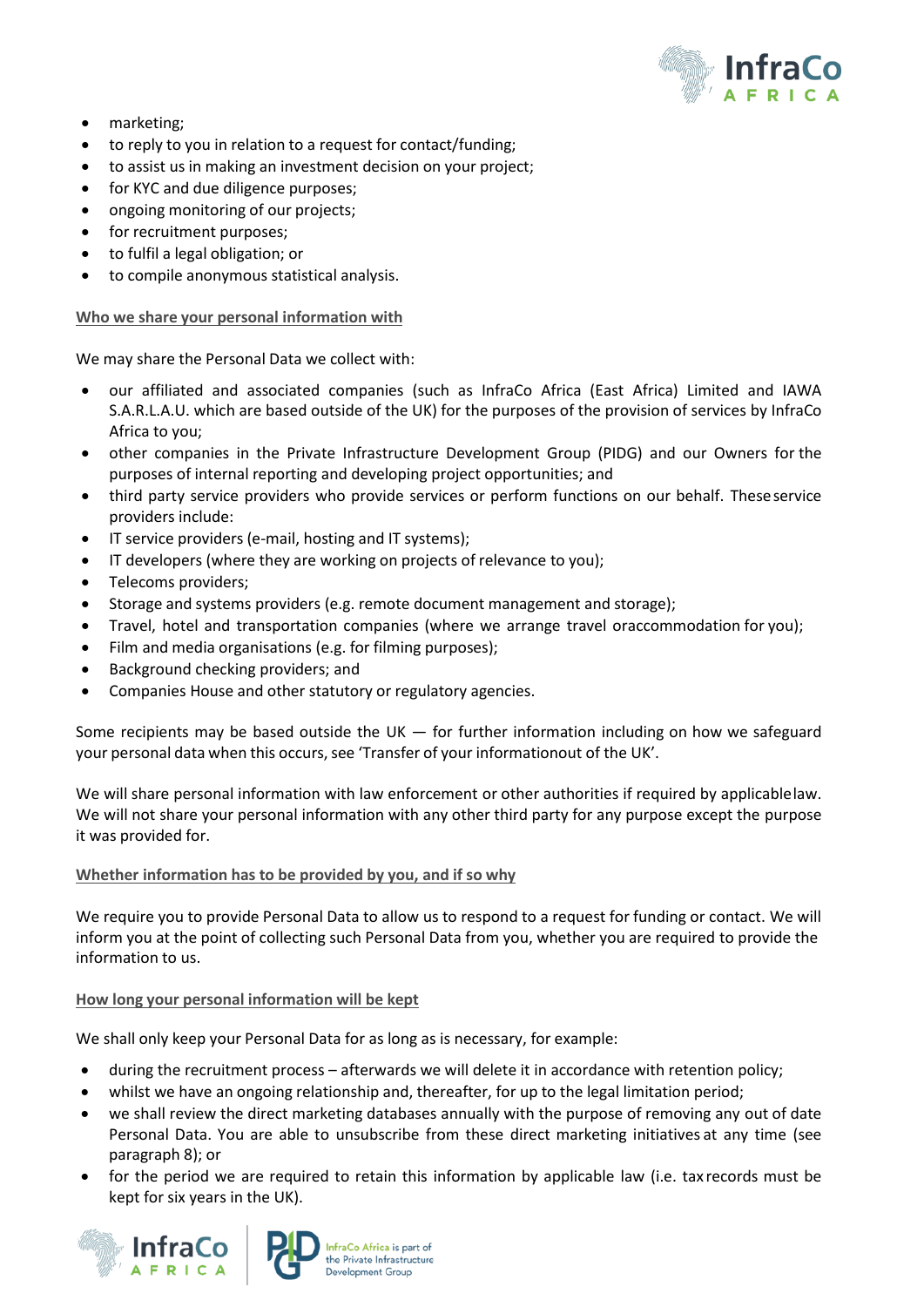

At the end of such period we shall securely delete the information which is no longer required.

# **Reasons we can collect and use your personal information**

We rely on the following lawful bases on which we collect and use your Personal Data – in certaincases more than one may apply:

- legitimate business interests including:
- direct-marketing to business contacts;
- intra-group administrative transfers;
- a relevant and appropriate relationship with you; and
- processing requests for contact/funding;
- a contractual relationship where the processing is necessary under a contract or because specific steps must be taken before entering into a contract (i.e. know-your-customer and duediligence processes);
- consent (where we choose to obtain it, e.g. for filming); or
- a legal obligation (i.e. the processing is necessary to comply with the law).

# **Transfer of your information out of the UK**

We may transfer your Personal Data to the following countries which are located outside the UK as certain InfraCo Africa personnel and those of its affiliates are based there: Kenya; and Morocco.

Such countries do not have the same data protection laws as the UK. Whilst theUK has not given a formal decision that Kenya and Senegal provide an adequate level of data protection similar to those which apply in the United Kingdom and the EU, any transfer of your Personal Data will be subject to a European Commission approved contract *(*as permitted under Article 46(5) of the GDPR that is designed to help safeguard your privacy rights and give you remedies in the unlikely event of a misuse of your Personal Data or the transfer will be to our staff (so the data will remain processed by us as data controller, be stored on our systems or equipment, and we will remain fully responsible for its processing). To obtain a copy of such safeguards please contact us using the contact details given in paragraph 12 below.

Where our service providers are located outside the UK we will ensure that any transfer of your personal information where the GDPR applies to such transfer will be subject to the appropriate or suitable relevant safeguards (e.g. European Commission approved contract (Article 46(5) GDPR or an adequacy decision (Article 45(1)) as permitted under the GDPR that aredesigned to help safeguard your privacy rights and give you remedies in the unlikely event of a misuseof your personal information.

## **Your rights**

Under the UK Data Protection Act, you have a number of important rights free of charge.In summary, those include rights to:

- fair processing of information and transparency over how we use your Personal Data**;**
- access to your Personal Data and to certain other supplementary information that this PrivacyNotice is already designed to address;
- require us to correct any mistakes in your information which we hold;
- require the erasure of Personal Data concerning you in certain situations;
- receive the Personal Data concerning you which you have provided to us, in a structured, commonly used and machine-readable format and have the right to transmit such data to a third party in certain situations;
- object at any time to processing of Personal Data concerning you for direct marketing;